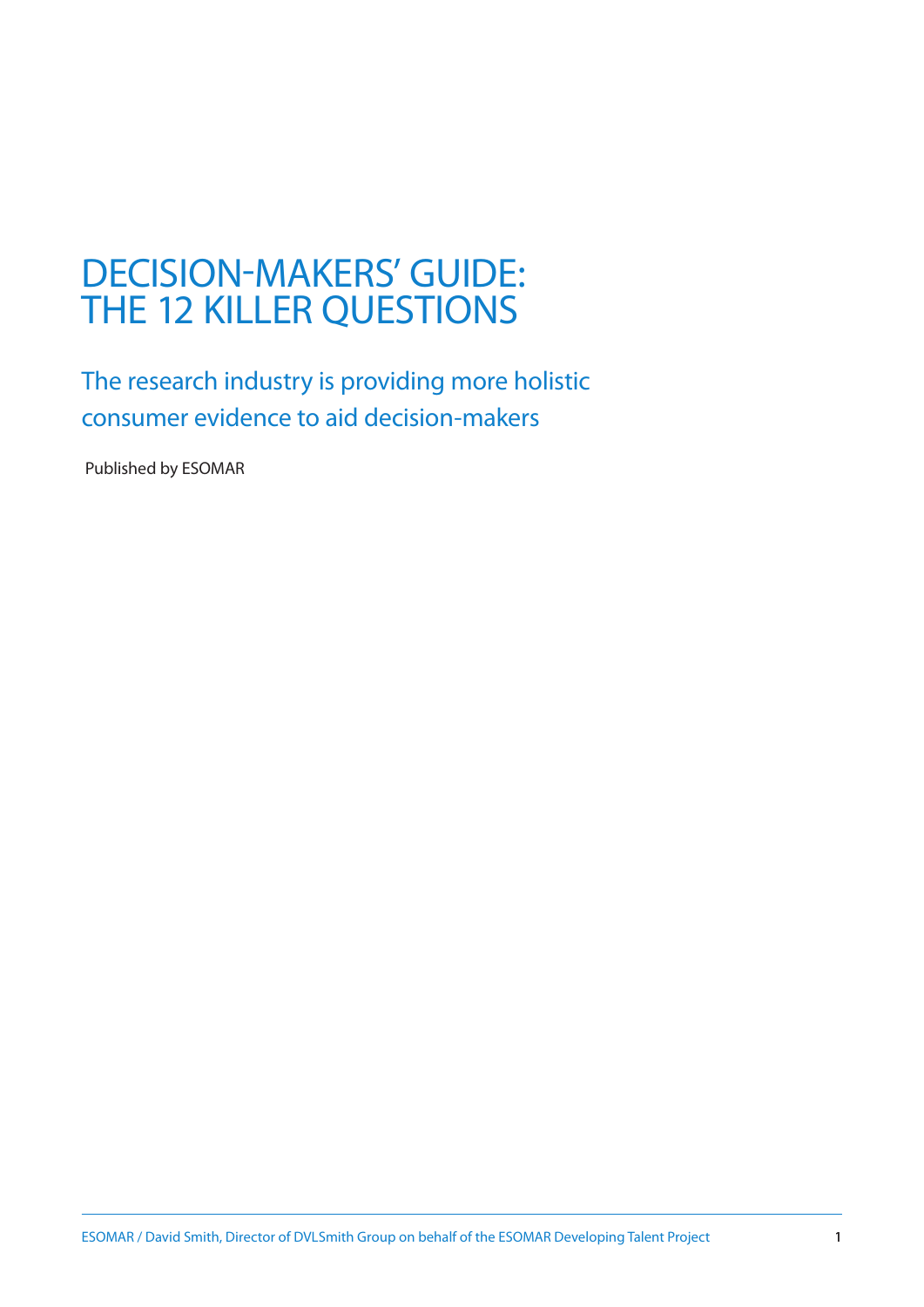# DECISION-MAKERS' GUIDE: THE 12 KILLER QUESTIONS

# Let's develop a 'charter' that gives clients the ammunition to evaluate the real quality of consumer evidence

A document prepared by David Smith, Director, DVLSmith Group

This article follows up on the piece in December's Research World about whether we should now consider preparing some form of 'Charter' that would help clients know what 'telling' questions to ask to establish the robustness of the consumer evidence they are using for decision-making. The introduction of a Charter would put our industry in the driving seat when it comes to 'adjudicating' on the (new) rules that should be applied when determining what constitutes sound evidence based decision-making.

# We must avoid an 'anything goes' approach to evidence

This is an important development as we are edging towards a point where what we have in place to evaluate the quality of what we do as market researchers is going to look very thin and outdated. This is because these days it is difficult for market researchers to stay close to the gold standard of 'orthodox' market research. We often have to go beyond the literal consumer evidence and make various creative interventions to provide customer insights. So if we do not develop something along the lines of a 'Research Charter' there is a danger of an 'anything goes' approach to evidence based decision-making emerging.

To get industry-thinking underway about possible content, of such a Charter, in this article we provide

some illustrations of the types of questions that could be asked by clients to investigate each of the subject areas that we have outlined in the article in Research World. These questions are at the very early stage of development and will need considerable refinement before we arrive at the 'killer', telling questions that will give the Charter its bite and edge.

# THE 12 KILLER OUESTIONS

1. To what quality level was the research conducted?

2. What impact will the consumer evidence have on the final decision?

- 3. Was the research design fit-to-purpose?
- 4. What was the 'agenda' behind the study?

5. To what extent did the research accurately reflect the target group being researched?

6. To what degree has the interview medium affected the results?

7. Did the interpreters of the research evidence really understand the critical 'research effects' at work?

8. Was the appropriate analysis approach deployed?

9. What level of 'business conceptualisation' has been brought to the presentation of the consumer evidence?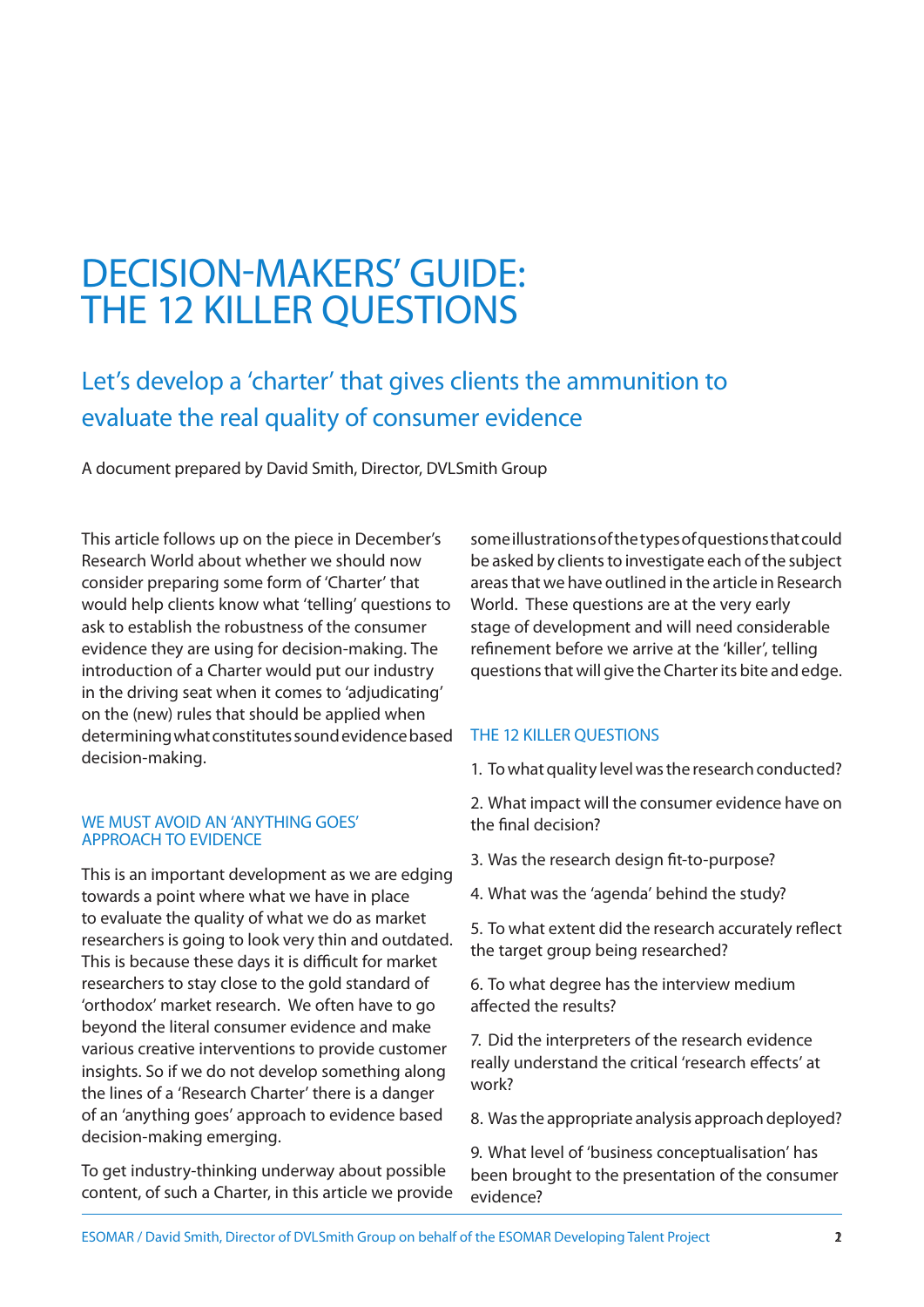10. How well has all the available evidence been integrated into an impactful compelling story, and have the outcomes of the study been presented in a way that will influence the decision-making audience?

11. To what extent has the data been presented in the context of what we know about this genre of evidence-based decisions?

12. Has the tactical feedback from the latest research study on this topic been incorporated into a wider 'meta-analysis' in order to identify any over-arching strategic trends?

We welcome your views on the idea of a Research **Charter** 

We welcome feedback from you on:

a) The concept of introducing a set of guidelines – a Research Charter - to help our clients know what questions to ask to establish the robustness of evidence they are using for decision making.

b) Whether you feel that the overall question categories that are being proposed here for the Charter are sufficiently comprehensive.

c) Your suggestions for 'killer' (telling) questions that will help decision-makers get to the heart of the 'true' quality of the consumer evidence upon which they are relying.

d) Your views on how best to develop the checklist of concepts and principles we will eventually need to include in the Charter to help decision-makers evaluate the quality of the 'answers' they have received to their questions.

Please e-mail your comments to feedback@ esomar.org

#### 1. TO WHAT OUALITY LEVEL WAS THE research conducted?

Up front in the Charter – and a comparatively straightforward task - is the issue of framing the questions the decision-maker should ask to in order to establish the overall quality assurance standard to which the research was conducted. This line of enquiry would include simple questions to establish whether the research was conducted by agencies affiliated to different industry organisations – where membership is known to be a proxy for attaining a particular quality standard.

# 2. What impact will the consumer evidence have on the final decision?

The Charter could then include some questions to help the decision-maker establish the impact a particular piece of consumer evidence will make on the final decision. In some cases the consumer evidence will be a critical driver of the decision. But in other situations the consumer evidence could play a much smaller part in the decision-making process. Therefore we need to provide the decision-maker with questions they can ask their (co)management and market intelligence specialists so that at the outset the decision-maker is clear about the 'sensitivity' of his/her decision to a particular item of consumer evidence.

• If there was no consumer evidence available to make this decision, how much would the risk of making a wrong decision be increased – would this take the decision to an 'unacceptable' level of risk, a 'manageable' level of risk, or hardly make any difference?

# 3. Was the research design fit-topurpose?

We need to frame some questions to allow the decision-taker to establish where the research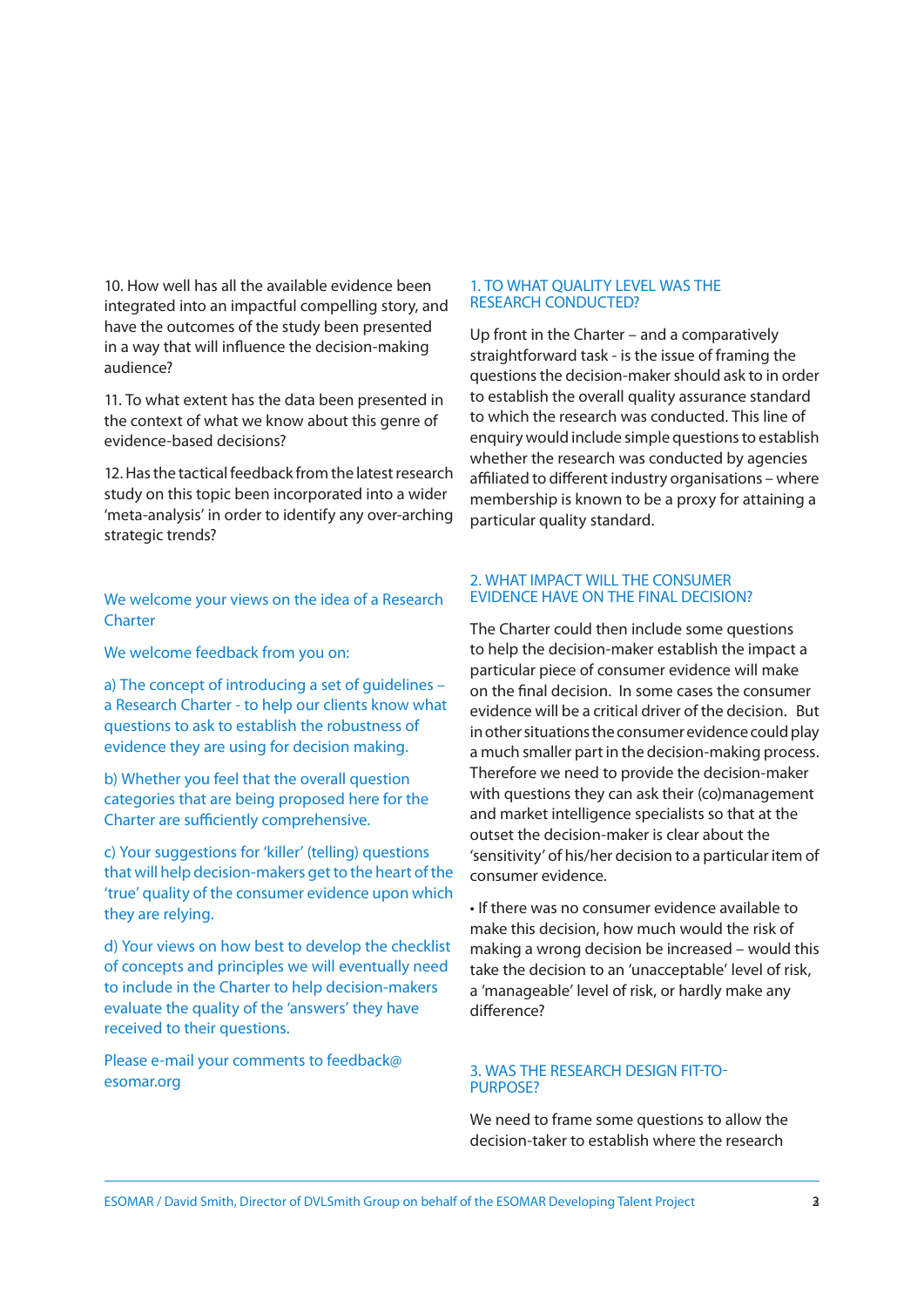evidence they are considering using falls on the market research 'radar'. Is this a study that represents the highest level of quality and thinking the industry can offer. Or was this piece of evidence always intended to be no more than a light hearted 'snippet' of evidence to throw into the media melting pot. The questioning to get to grips with this issue needs to focus on the important issue of whether the study struck the right balance between understanding the issue under investigation at an appropriate level of depth, rather than having gone no further than providing a general overview. In short, the Charter needs some questions to help the decision-maker decide how well the research study struck the balance between 'shallowness' and 'depth'. Do we have a research study that has been structured in a way that can make a serious contribution to the putative decision? Or is this a research study where from the outset many critical problem definitions were never fully resolved, and/ or the research structure chosen to deal with the problem was never fully thought through, resulting in the decision-maker ending up with superficial, unsophisticated, off-target, structurally flawed, or 'thin' evidence. (And this issue needs to take into account the budget that has been allocated to this problem.)

• If the research team – with the benefit of 20/20 hindsight - were to (theoretically speaking) construct the 'ideal' research solution to deal with this problem, just how far away from this ideal would be the actual research approach actually chosen. (If the 'ideal' was 100, how many marks would you give to the current research study, and given this rating, how mush risk is associated with proceeding on this basis – is this a 'totally acceptable' risk, 'risky but manageable,' or involve a 'totally unacceptable' level of risk?

#### 4. What was the 'agenda' behind the STUDY?

It is important for the data user to establish the

motivations behind those who commissioned (and also executed) the survey. We need to equip our end users with some penetrating questions they can ask the commissioners and/or suppliers of their data to establish whether any of these 'predilections' may have interfered with the independence of the research approach taken. The decision-maker needs to know if the overall 'stance' adopted for the study could have created any major systematic biases. We need questions to help the decision-maker understand the way the architects of the survey 'see the world', and assess whether this has skewed the outcome.

• Thinking about the agency that conducted the research is there any way they are linked with the need to produce a particular outcome for political or financial or methodological reasons? Does the organisation supplying the budget for this project expect a particular outcome, and if so, if this outcome is not achieved, on a scale of 1 to 10 (where 10 is considerable damage, and 1 is hardly any damage at all), what does this particular outcome for this study mean for the commissioning organisation?

In what context was the research conducted?

Even on the assumption that the motives behind the commissioning of a piece of evidence were entirely 'legitimate', and this has not introduced any kinds of bias, there remains the related issue of the context in which the research was conducted. Experienced market researchers know that when it comes to interpreting data, drilling down into ever increasing levels of detail only goes so far in improving our understanding of what is really going on. Invariably, the road to truth lies in understanding the wider context in which the research study was conducted. So, the decision-maker needs to know whether his evidence has been influenced by the 'prevailing context' at the time at which the evidence was being collected?

• At the time the fieldwork for the study was being conducted were there many major events happening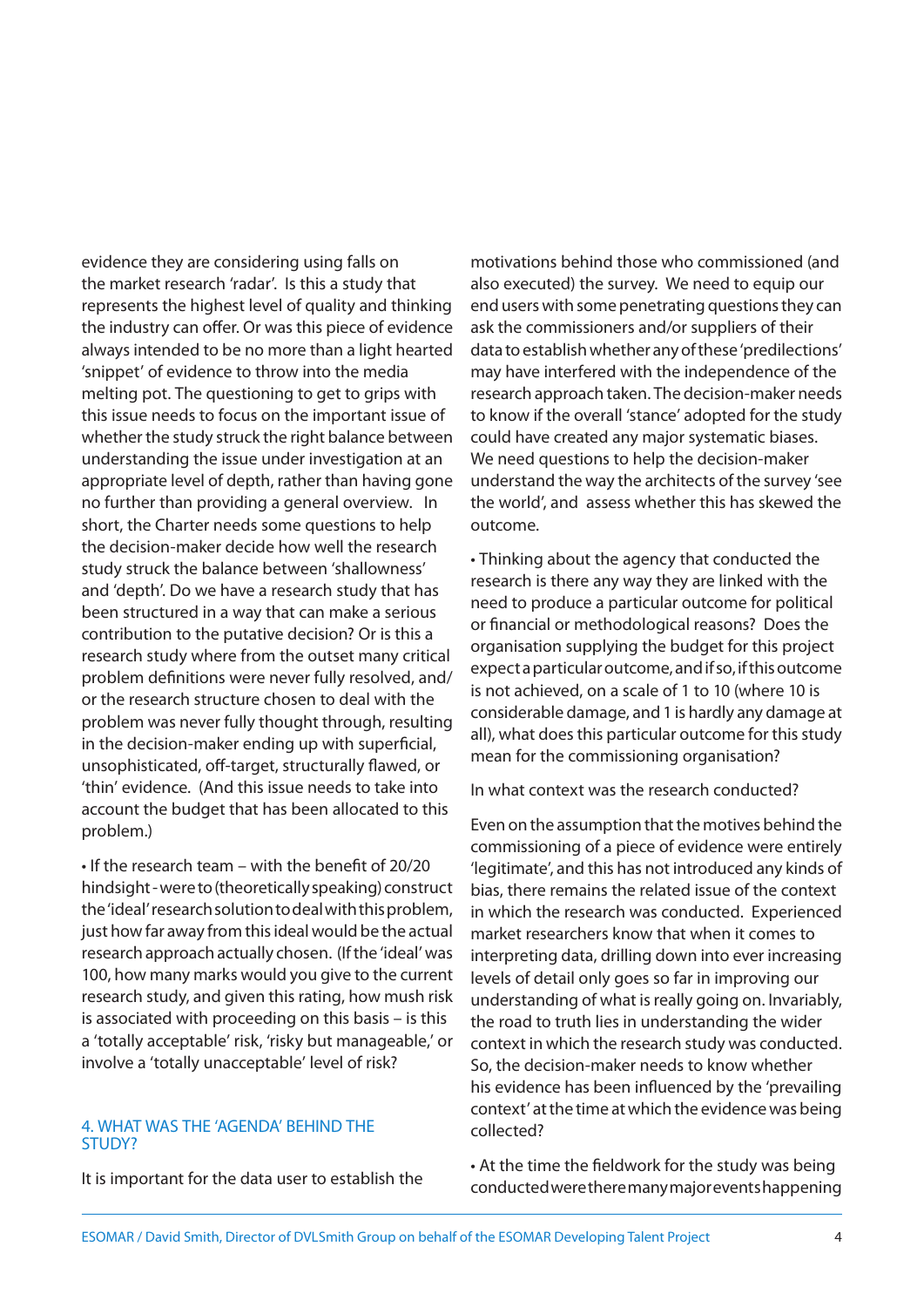on a worldwide, countrywide or local community, basis that could have in any way influenced the thinking, and actions, of people taking part in this study? Outline the 'maximum' effect this 'context' could have had on the results, and then the 'minimum' effect - and explain the precise way the analysis team has 'compensated' or 'adjusted' for any contextual influences in its interpretation of the results.

#### 5. To what extent did the research accurately reflect the target group being researched?

This above question will, of course, be familiar to experienced researchers. First, there is the issue with quantitative research, of whether the research design was structured in a way to ensure that the relevant respondents were not excluded from the study. Then there is the need to establish the extent of 'sample bias': are there people in this target who were correctly included in the definition of the survey population, but who then did not respond? These are issues that lead us into questions about the achieved level of 'response' (or, in the case of quota samples, 'strike rate'). And this leads us onto further questions about what such a level means with regard to the interpretation of the results. This is all, of course, very familiar and well documented territory. So, here the challenge for the Charter is not so much knowing what questions to ask, but in finding ways of constructing penetrating, yet accessible, questions that will alert decision-makers to any data that has been faithfully reported, but because it carries unacceptably high degrees of sample bias, is nonetheless dangerous to use for key decisions.

• If you were to compare the profile, the perfect/ideal target sample of the respondents to whom we should have been speaking to on this study, with the profile of those we actually interviewed, are there any critical points of departure in these two profiles? If so, what implications do these points of difference have for the interpretation of the findings – and has enough been done to 'compensate' for this discrepancy? Is it now 'safe' to proceed with this off target, less than ideal sample?

# 6. To what degree has the interview medium affected the results?

The market research industry has been incredibly successful in adapting data collection methods to meet clients' information needs. But there is perhaps a danger of this pragmatism being accompanied by a lack of resolve to spell out for the end data user the precise implications of using different types of interview medium to solve a particular problem. For example, we all know that online surveys are in many ways the saviour of our industry. They provide a highly effective, low-cost way of investigating various issues. But, by the same token, there is also a rich body of psychology that tells us about how people may behave differently - on certain surveys on certain topics - when embedded in an electronic (internet type) communication, as opposed to how they might behave when operating on, say, a face-to-face basis. So, it is critical that we do not brush these possible effects of the interview medium under the carpet. It is important for us as an industry to explain in a transparent way what may happen in different interview scenarios. So, we must equip the decisionmaker with the set of questions they should ask to help them establish to what degree (if at all) the interview method has influenced the findings. And, following on from this, there is the issue of exactly how the data analyst has 'compensated' for any such shortfall in the subsequent interpretation.

• The data was collected using the (name method). If the study was conducted using (insert alternative e.g. on-line, telephone, face-to-face), to what degree, if at all, do the research team think they would have obtained different results? If different, would these be substantially different or slightly different? If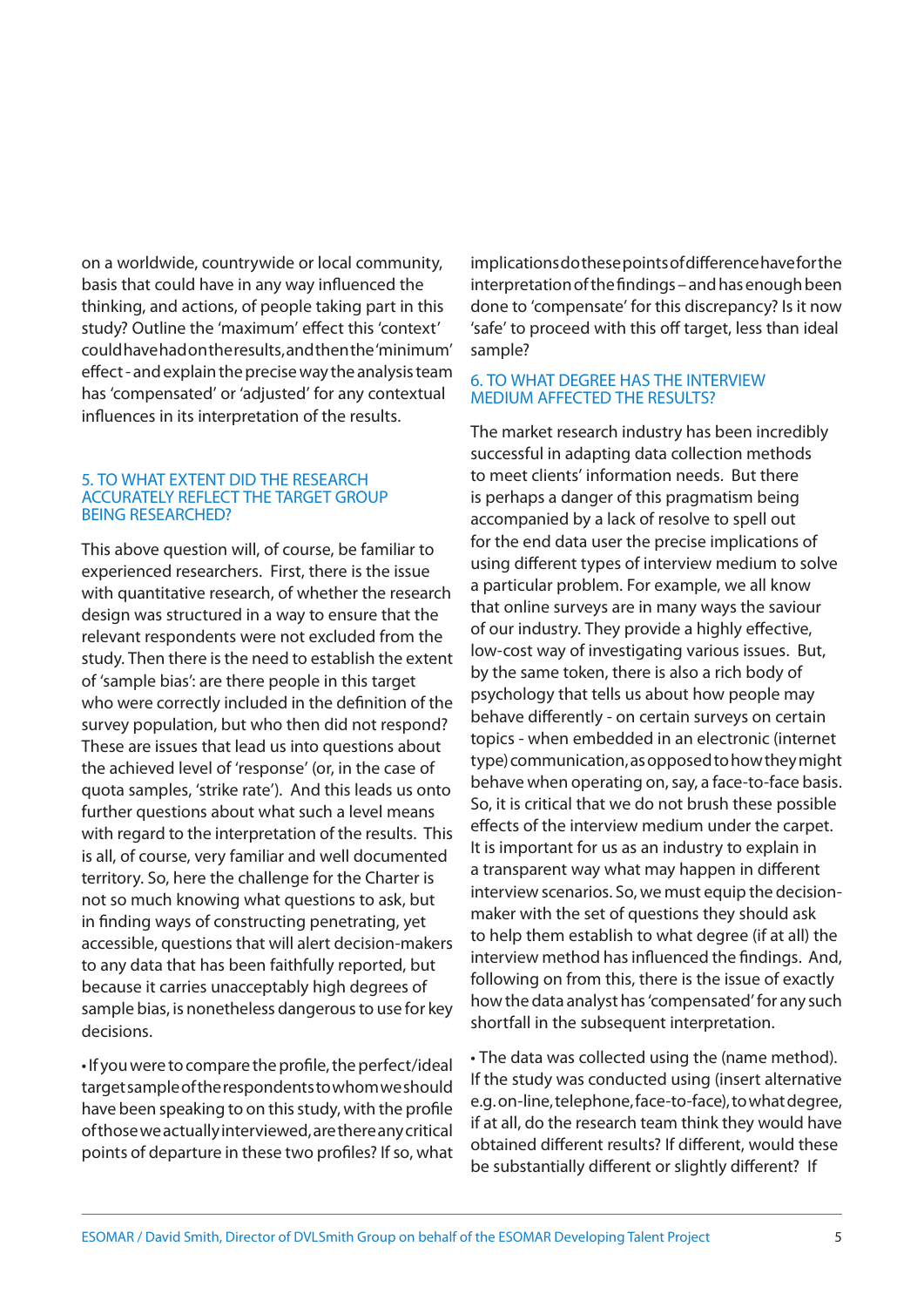substantially different, has this been factored into the current interpretation?

Was the 'dialogue' that took place between the respondent and the interviewer/researcher reasonably natural, or was it contrived and/or stilted?

Building on the above point, there is the issue of the 'character' of dialogue that took place between the respondent and the interviewer/researcher. The process of asking questions and listening to answers as the basis of understanding what people do and think (and establishing how they may behave in the future) is, at best, a coarse instrument. But we do the users of our data no favours by glossing over some of the 'challenges' our industry faces in making sense of the respondents 'literal' responses to our qualitative and quantitative questioning. Thus, the Charter will need to include questions to help the data user establish just how appropriate and successful the use of various types of 'direct', and 'indirect', questioning techniques have been in going beyond respondents tendency to reel off generalised, what we may term 'platitudes', rather than their 'true' attitudes. This calls for us to equip end users with some questions that will help them determine the overall quality and meaningfulness of the dialogue that took place between the respondent and the interviewer. It is critical for the decision-maker to reassure themselves that they understand the 'frame of reference' within which individuals were giving answers to questions. Much poor quality market research is the result of surveys that have not done justice to an individual respondent's knowledge: the research has just not allowed participants to fully explain their viewpoint. The result is often mindless tables of yay, or nay, giving data that could lead the data user widely astray when it comes to understanding a particular market, or group of consumers. So, it is important for the decisionmaker to be clear about the salience of the issues that were being presented to individuals.

• Did any member of the research team answer the questionnaire themselves, as if they were a respondent? Would this person say the interview has done justice to what they knew, and/or wanted to say, about this topic, or did the questionnaire only do partial, or little, justice to what they wanted to say? What does this mean for the results we are looking at?

#### 7. Did the interpreters of the research evidence really understand the critical 'research effects' at work?

Experienced market researchers will, of course, pass their qualitative and quantitative evidence through what we might call various 'knowledge filters' in order to establish whether there were any key 'research effects' at work that materially affect the interpretation of the evidence. These 'knowledge filters' have been built up by the market research industry over decades of practical research experience. Seasoned researchers are aware of a whole array of issues, such as, the quality of a respondent's memory in recalling details of different types of past behaviour. This is familiar territory to the market research community. But the challenge, in developing a Charter, is how to equip decisionmakers with some penetrating questions they could ask of their data suppliers to unearth any critical 'research effects', and allow them to check that an informed appreciation of the 'effects' has been factored into the interpretation of the data.

• Thinking about the most critically important piece of evidence being presented in this survey (specify), just how sensitive is this to a particular methodological approach or technical effect? What has been done to monitor the chances of a particularly powerful 'technical irregularity' inadvertently steering the findings slightly off course? How do we adjust for this?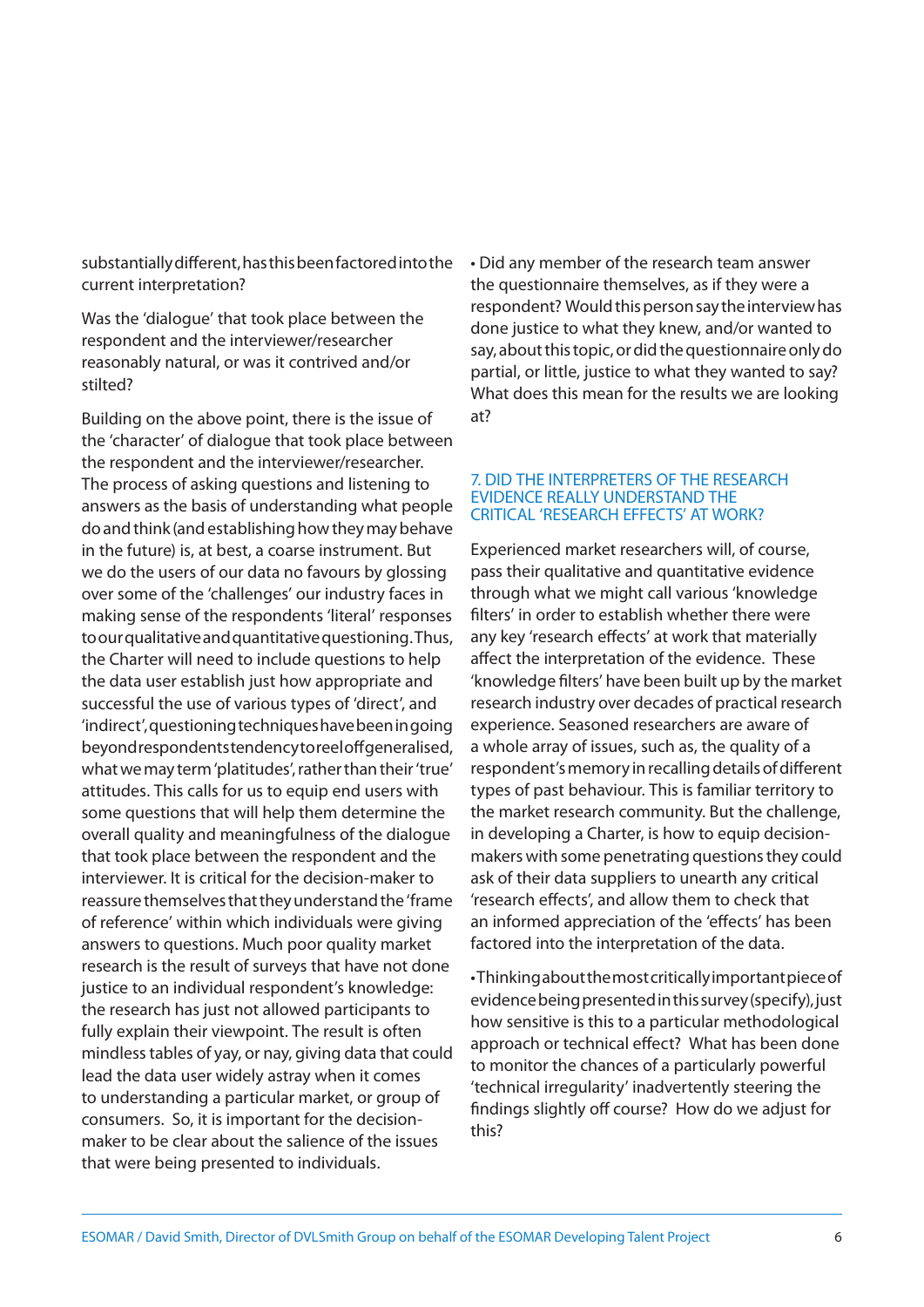#### 8. Was the appropriate analysis approach deployed?

The Charter needs to include questions that help the decision-maker establish whether the 'appropriate' approach to the analysis was pursued. This is clearly a massive and challenging area for the Charter. But we should not shrink from the task of bringing down quite big and complex technical ideas into simple to understand concepts that can inform users' evaluation of their evidence. The end user needs to be reassured that the analyst has constantly 'toggled' between the initial emerging picture and each successive piece of evidence that became available. The data user needs to know that the analyst has not simply selectively looked for evidence that supports a prior theory, but instead has gone through a rigorous iterative process.

• Has this study, in essence, has confirmed our initial thinking? (If so, what extra thinking fresh ideas and techniques have been applied to challenge this original viewpoint to reassure us that this is indeed the true position?) Or has this study produced completely fresh insights on the problem? (if so, what 'checks and balances' have been put in place to ensure that these new observations truly reflect what is really going on in the market place?)

To what level of technical excellence were the key techniques executed?

Building on this, there is then the issue of the level of technical excellence that was applied to the analysis, for instance, establishing that the most appropriate stats test has been applied, and so on. This line of enquiry is tricky because this is very much the domain of the market research specialist. But the Charter should still not shy away from designing some questions that will focus decision-makers on the key principles, while also alerting them as to when to draw in experts to evaluate critical technicalities.

• How many times has the (name methodology/ technique employed on this particular study) been employed by the research team in the past, and what observations would the research team make about the past track record of success and failure of this particular technique when applied to this type of decision? What is the biggest potential vulnerability of this technique? Is there one particular feature of this approach/technique that can lead us astray?

# 9. What level of 'business conceptualisation' has been brought to the presentation of the consumer EVIDENCE?

It is important for today's marketing intelligence industry to bring their consumer evidence 'alive' for the decision-maker by presenting their evidence in the context of appropriate business frameworks and models. Such 'conceptualisations' gives consumer evidence more meaning for a senior decision-making audience. Here the Charter could serve to encourage decision-makers to 'demand' from their data supplier that their consumer evidence has been set in the right business context.

• The key concept principle underpinning this project is (name). Has any member of the research team been onto Google and pinpointed all of the writers / 'pundits' (from the business and academic communities) who have prepared models, frameworks or schemas that help explain how this particular phenomena 'works'. And what were the key lessons learnt – how does this add power to our understanding of the current consumer research evidence?

What degree of 'creative stretch', and leading edge thinking, has been applied to the literal consumer evidence?

Extending the above point there is the issue of the degree of 'creative stretch', and leading edge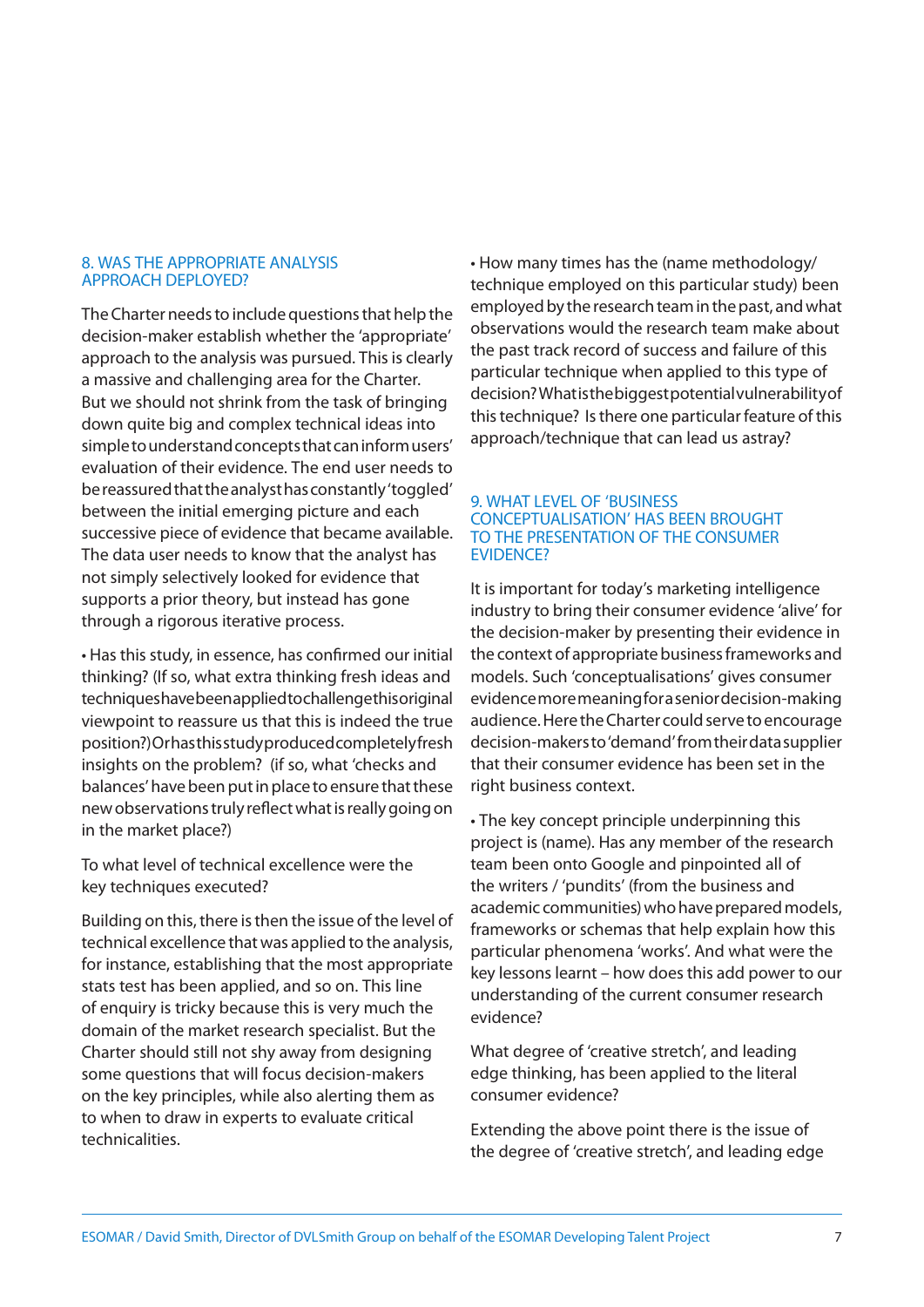thinking, that was applied to the original evidence. Increasingly, it is expected that market researchers will get underneath the 'literal' consumer evidence and make some form of 'creative leap' in a bid to pinpoint fresh insights. Today there is an expectation that market researchers will go beyond the respondent's world by looking at parallel markets, and by applying various creative techniques, in order to get a wider understanding of what the immediate consumer evidence is really telling us. Therefore the Charter needs to include questions that will reassure the decision-maker that the interpretation of their evidence has benefited from wider, creative, 'off-the-wall' contextual thinking. This needs to be done alongside providing reassurances that sufficient caution and prudence has also been exercised in 'stretching' the data in this way.

• Have different 'types' of critical and creative thinking been applied to the analysis? That is, have the facts been verified? Has the right level of critique/critical thinking been applied? Have all of the feelings, hunches and emotions been drawn out from the facts? Have all the implications that flow from these facts and insights been explored? Have all of the creative possibilities, alternatives, new angles, perspectives, concepts, perceptions and lateral thinking been applied? And, has the right balance between all of these different types of 'cautionary' and 'creative' thinking been brought to bear in a balanced way in arriving at the final recommendation? What 'analytical framework' did you deploy to achieve the appropriate balance between rigour and creativity?

#### 10. How well has all the available evidence been integrated into an impactful compelling story, and have the outcomes of the study been presented in a way that will influence the decision-making audience?

The market research industry has made great strides with regard to the quality of its presentations.

Gone are the days when market researchers could be accused of giving uninspiring, dry, boring, tedious, data-laden presentations. Today market researchers can be proud of the energy, enthusiasm and flair that they bring to most of their presentation. The industry has moved on from the days when it just analysed isolated, solitary datasets, and only focused on what was 'pure' valid and reliable evidence. Today we are much better at building arguments from multiple sources of both orthodox, and more 'imperfect' evidence. We are becoming skilled at weaving together different hues evidence to find creative solutions to business problems. But the bar keeps getting raised. Thus it is now expected that market researchers will go beyond the skills needed to give a good presentation. It is now also expected that they will focus on their part in the ultimate goal of explaining how the research evidence can successfully impact on the bottom-line profitability of the client company. So the Charter will need questions to help the data user reassure themselves that everything possible has been done by the supplier to constructively 'impact' on the decisionmaking process.

• Has the research presentation been presented (on a dry run basis) to a 'Devil's Advocate' who has been instructed to a) 'test' the robustness of each critical piece of the evidence to 'destruction', and b) pinpoint what alternative interpretations of different pieces of vitally sensitive consumer evidence mean for the likely profitability of the venture under the spotlight?

#### 11. TO WHAT EXTENT HAS THE DATA BEEN presented in the context of what we know about this genre of evidencebased decisions?

Today it is generally accepted that suppliers of market research data need (when appropriate) to extend their role to that of a 'decision facilitator'. Decision-takers now expect to be guided through